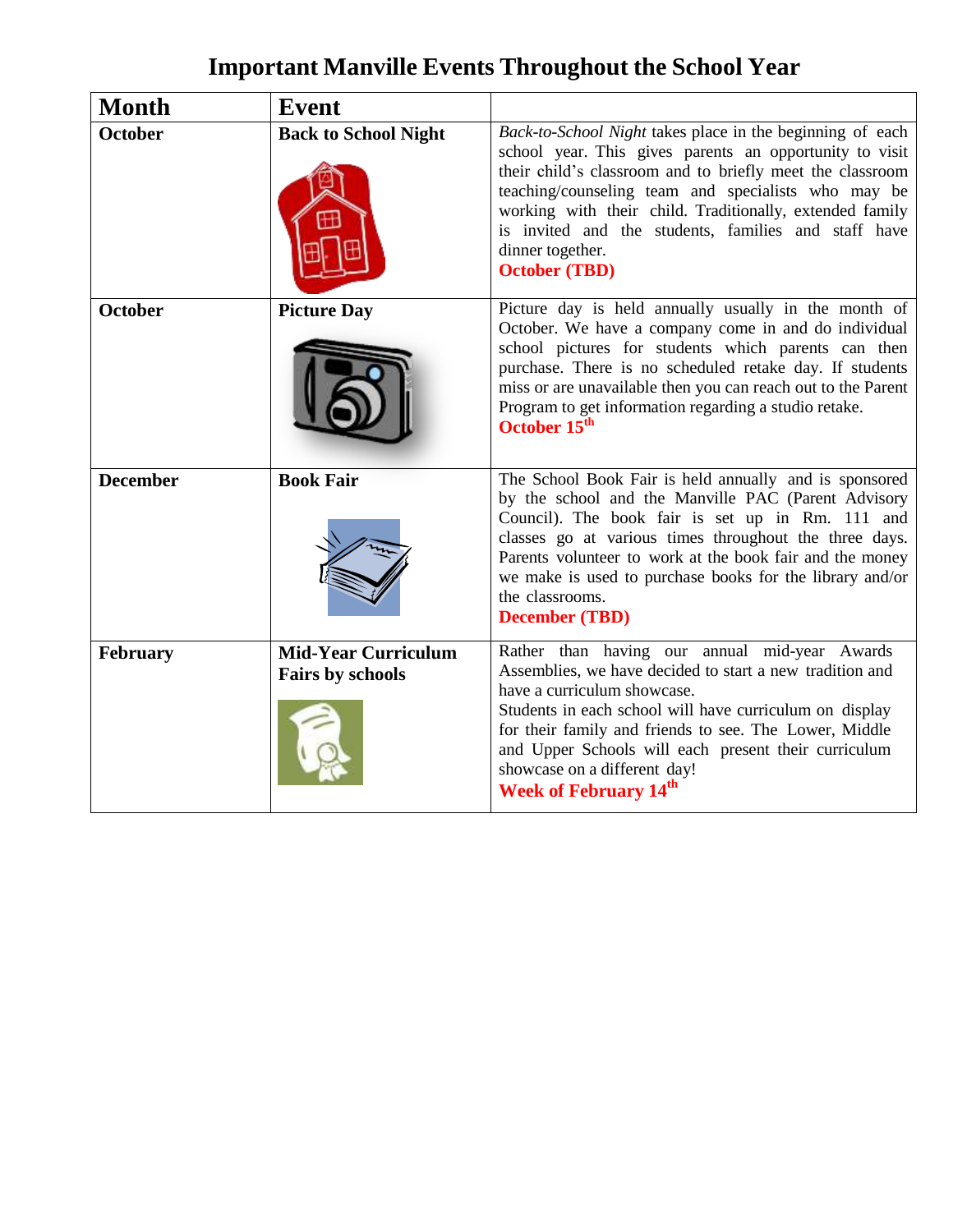| <b>Month</b> | <b>Event</b>                               |                                                                                                                                                                                                                                                                                                                                                                                                                                                                                                                                             |
|--------------|--------------------------------------------|---------------------------------------------------------------------------------------------------------------------------------------------------------------------------------------------------------------------------------------------------------------------------------------------------------------------------------------------------------------------------------------------------------------------------------------------------------------------------------------------------------------------------------------------|
| March/April  | <b>Manville School Fair</b>                | Each spring Manville has a <i>School Fair</i> for our students, their<br>families and friends, school staff and JBCC staff. Each<br>classroom creates and runs a game booth. Families and staff<br>donate items for a White Elephant Sale and bake a variety of<br>cakes, cookies and other delicious goodies for the Bake Sale. A<br>school raffle, live and silent auctions, and a variety of door<br>prizes are also exciting attractions at the fair. The money raised<br>at the fair is used to fund school trips.<br><b>March TBD</b> |
|              | <b>Student/Staff Talent</b><br><b>Show</b> | A spring tradition at Manville is the student/staff talent show.<br>Many Manville students and some of our staff demonstrate<br>their talents during this entertaining show. Families and friends<br>are invited to cheer on these talented individuals.<br>April 15 <sup>th</sup>                                                                                                                                                                                                                                                          |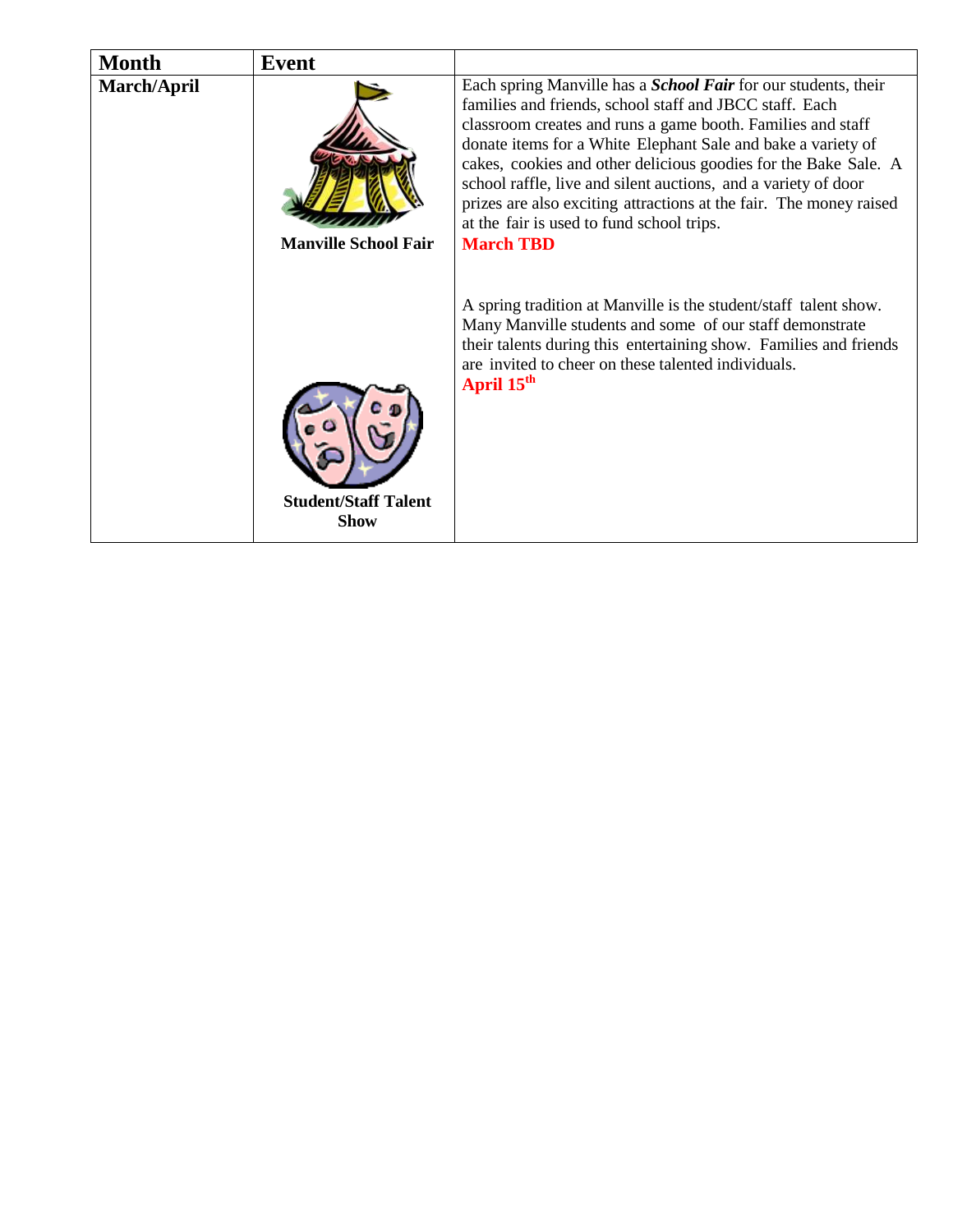